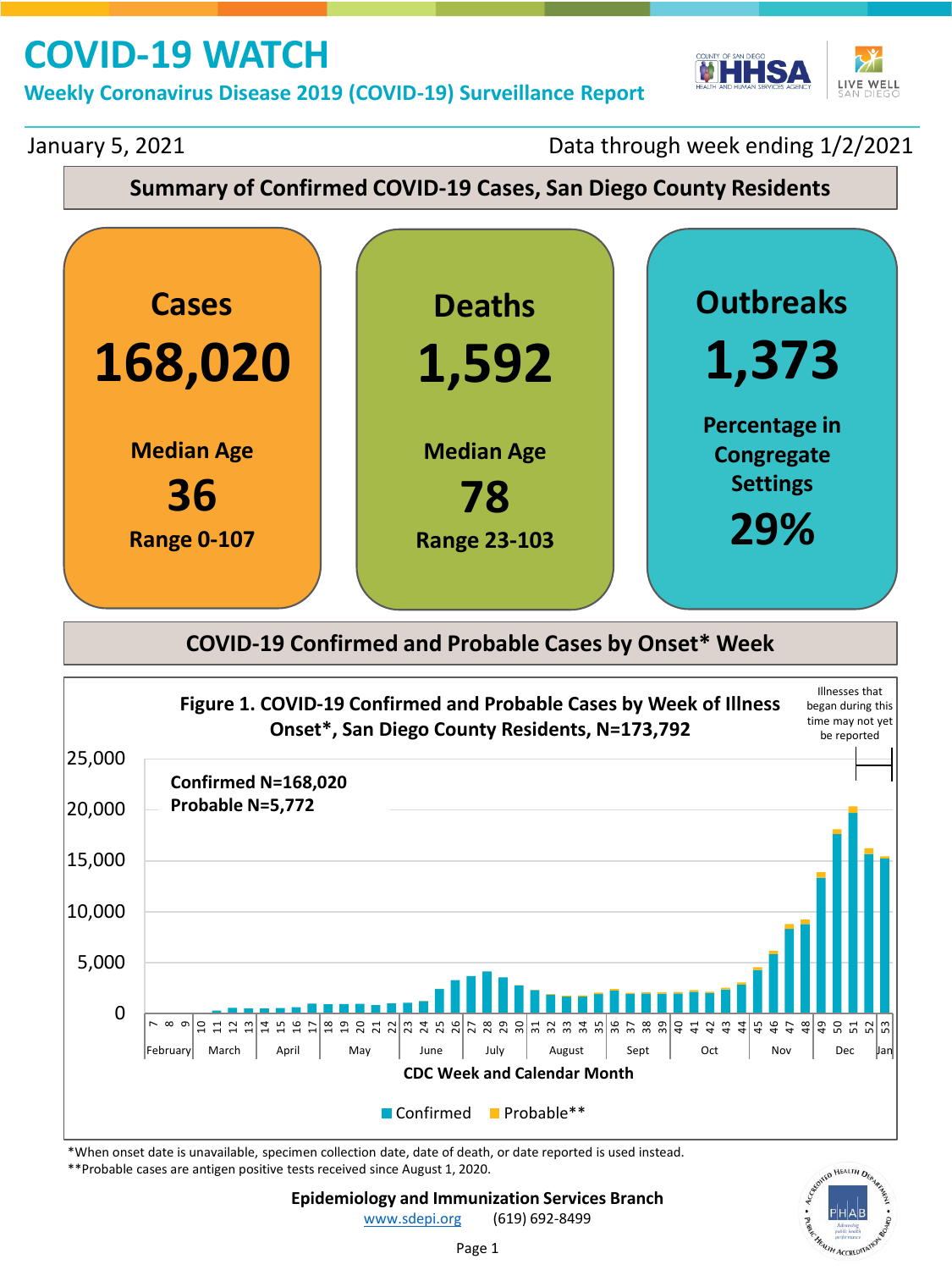**Weekly Coronavirus Disease 2019 (COVID-19) Surveillance Report** 



January 5, 2021

### Data through week ending 1/2/2021

#### **Table 1. Confirmed COVID-19 Cases and Deaths**

| <b>Summary of San Diego County Confirmed COVID-19 Cases and Deaths</b> |                    |                                             |           |  |  |  |
|------------------------------------------------------------------------|--------------------|---------------------------------------------|-----------|--|--|--|
| <b>Confirmed cases</b>                                                 | 168,020            | <b>Deaths</b><br>1,592                      |           |  |  |  |
| Hospitalizations                                                       | 5,984 (4%)         | <b>Underlying Conditions</b><br>1,504 (94%) |           |  |  |  |
| Illness onset date range*                                              | 2/14/2020-1/2/2021 | 3/21/2020-12/31/2020<br>Death date range    |           |  |  |  |
| <b>Median age</b>                                                      | 36 years           | <b>Median age</b><br>78 years               |           |  |  |  |
| Age range                                                              | $0-107$ years      | 23-103 years<br>Age range                   |           |  |  |  |
| <b>Male</b>                                                            | 80,947 (48%)       | Male                                        | 915 (58%) |  |  |  |
| Female                                                                 | 86,120 (52%)       | Female<br>677 (42%)                         |           |  |  |  |
| <b>Healthcare workers</b>                                              | 8,465 (5%)         | <b>Case Fatality Ratio</b>                  | 0.9%      |  |  |  |
| <b>Summary of Non-County Resident COVID-19 Cases</b>                   |                    |                                             |           |  |  |  |
| <b>Confirmed cases</b>                                                 | 12,590             | <b>Hospitalizations</b><br>692 (5%)         |           |  |  |  |

\*When onset date is unavailable, specimen collection date, date of death, or date reported is used instead.

Note: percentage hospitalized and healthcare workers are calculated based on the total number of cases; information may be unknown in some cases. Hospitalization counts are likely underreported and may increase as additional information is obtained.

### **Demographic Summary of Confirmed COVID-19 Cases**

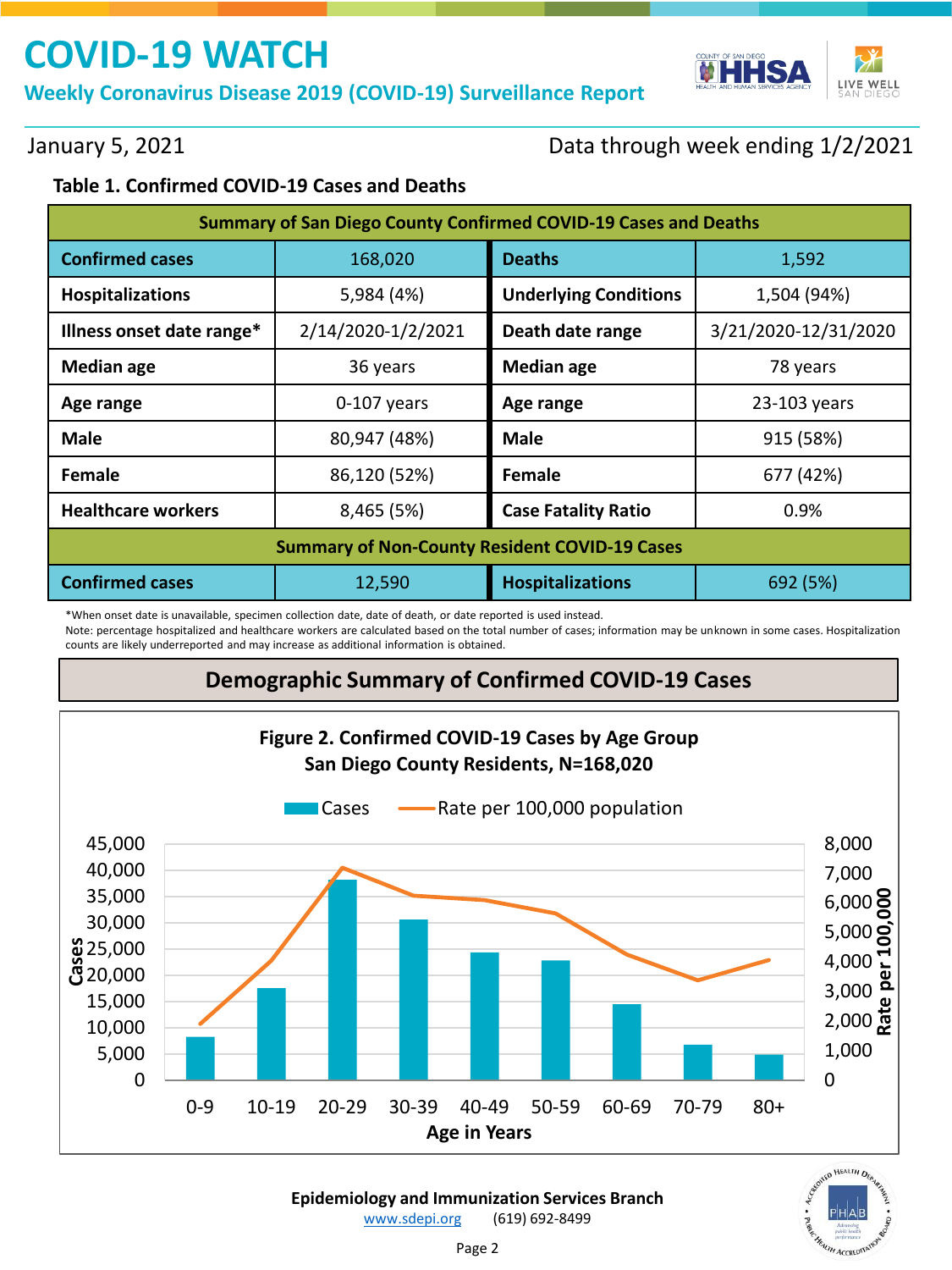**Weekly Coronavirus Disease 2019 (COVID-19) Surveillance Report** 



#### January 5, 2021

Data through week ending 1/2/2021

### **Demographic Summary of Confirmed COVID-19 Cases (continued)**





\*Race and ethnicity is unknown for 30,585 cases.



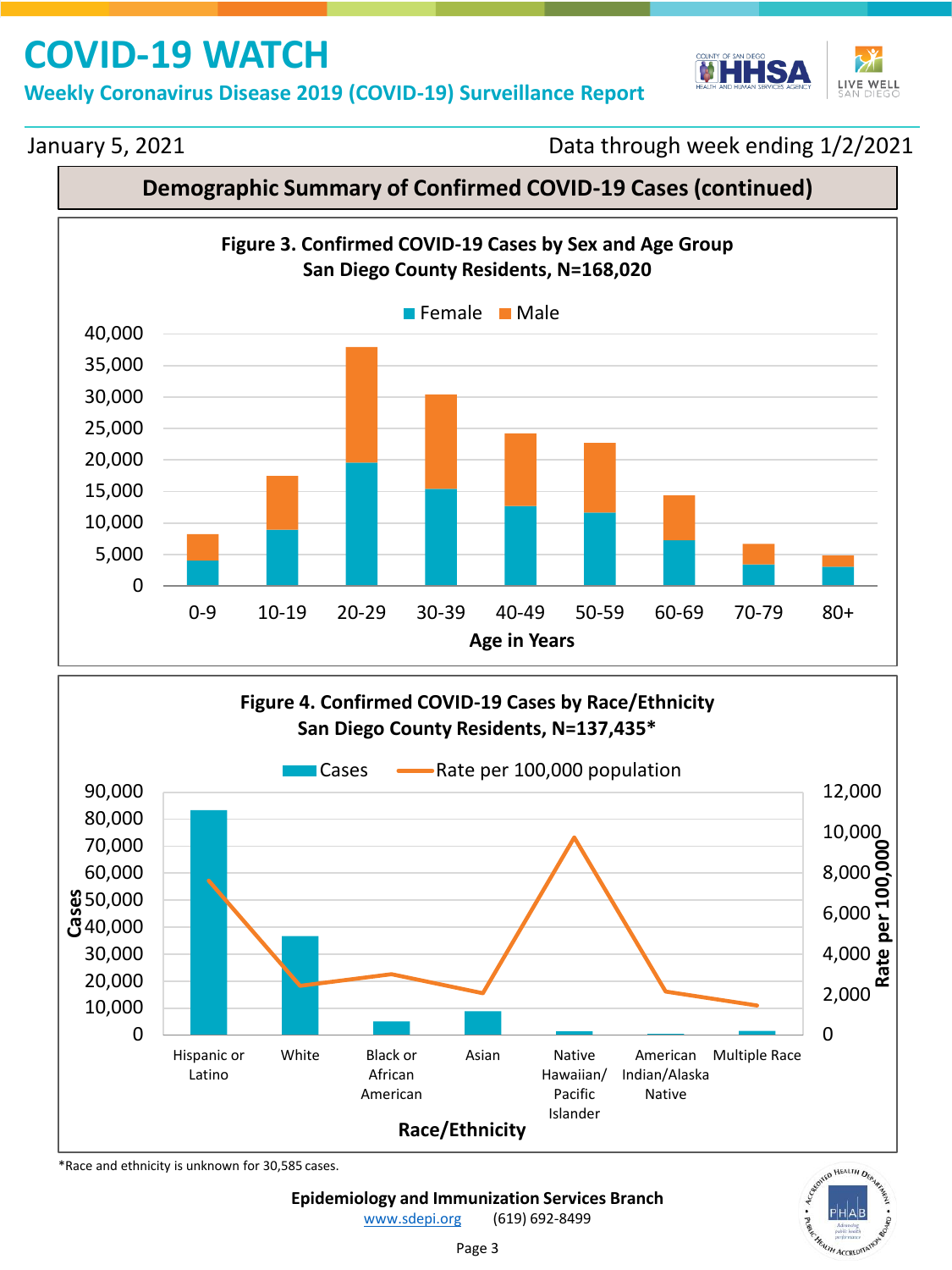**Weekly Coronavirus Disease 2019 (COVID-19) Surveillance Report** 



#### January 5, 2021

Data through week ending 1/2/2021

### **COVID-19 Confirmed Case, Hospitalization, and Death Rates by Race/Ethnicity**

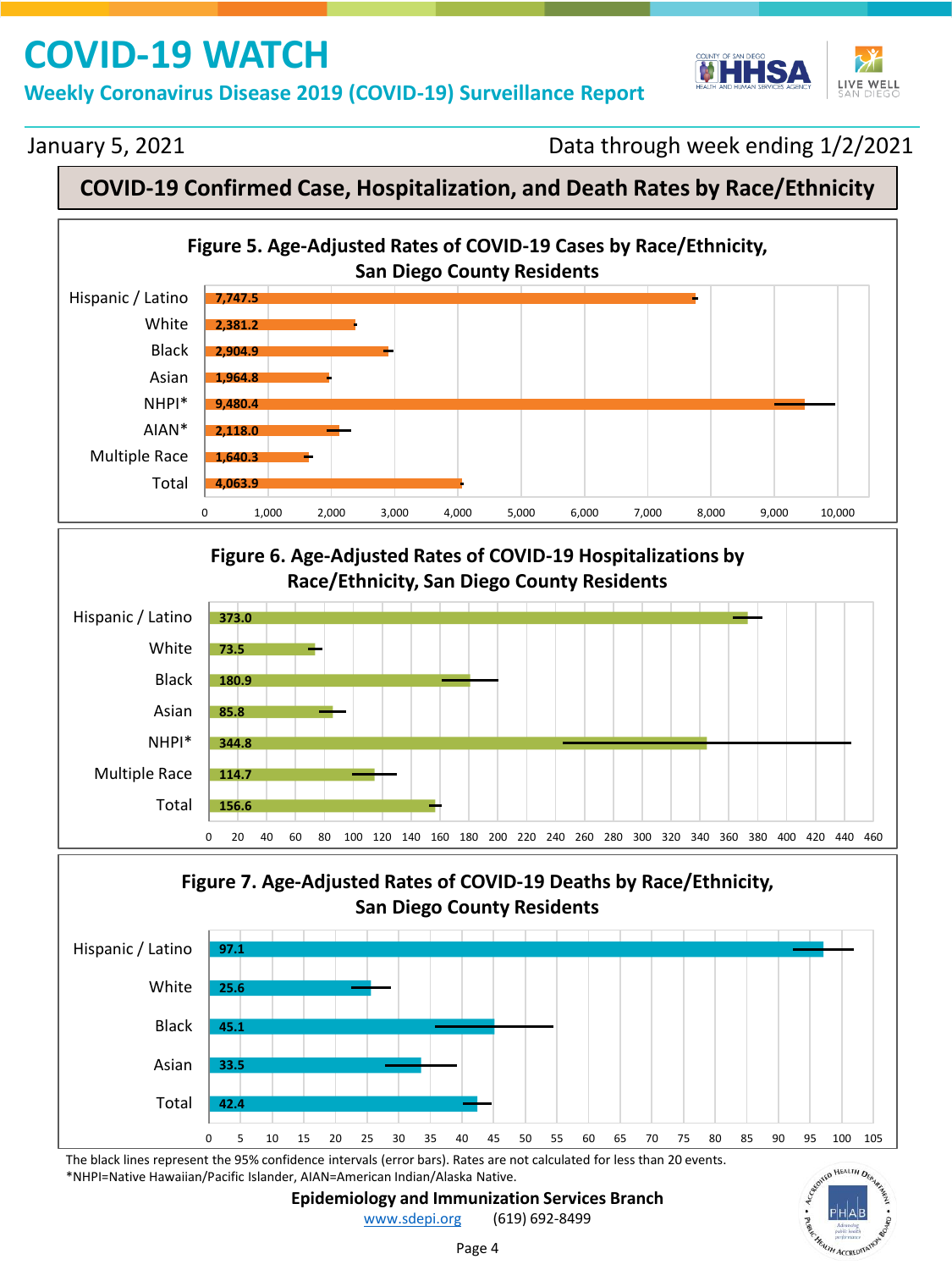**Weekly Coronavirus Disease 2019 (COVID-19) Surveillance Report** 



#### January 5, 2021

Data through week ending 1/2/2021

### **Confirmed COVID-19 Cases by Age and Week**



\*When onset date is unavailable, specimen collection date, date of death, or date reported is used instead.



\*When onset date is unavailable, specimen collection date, date of death, or date reported is used instead.



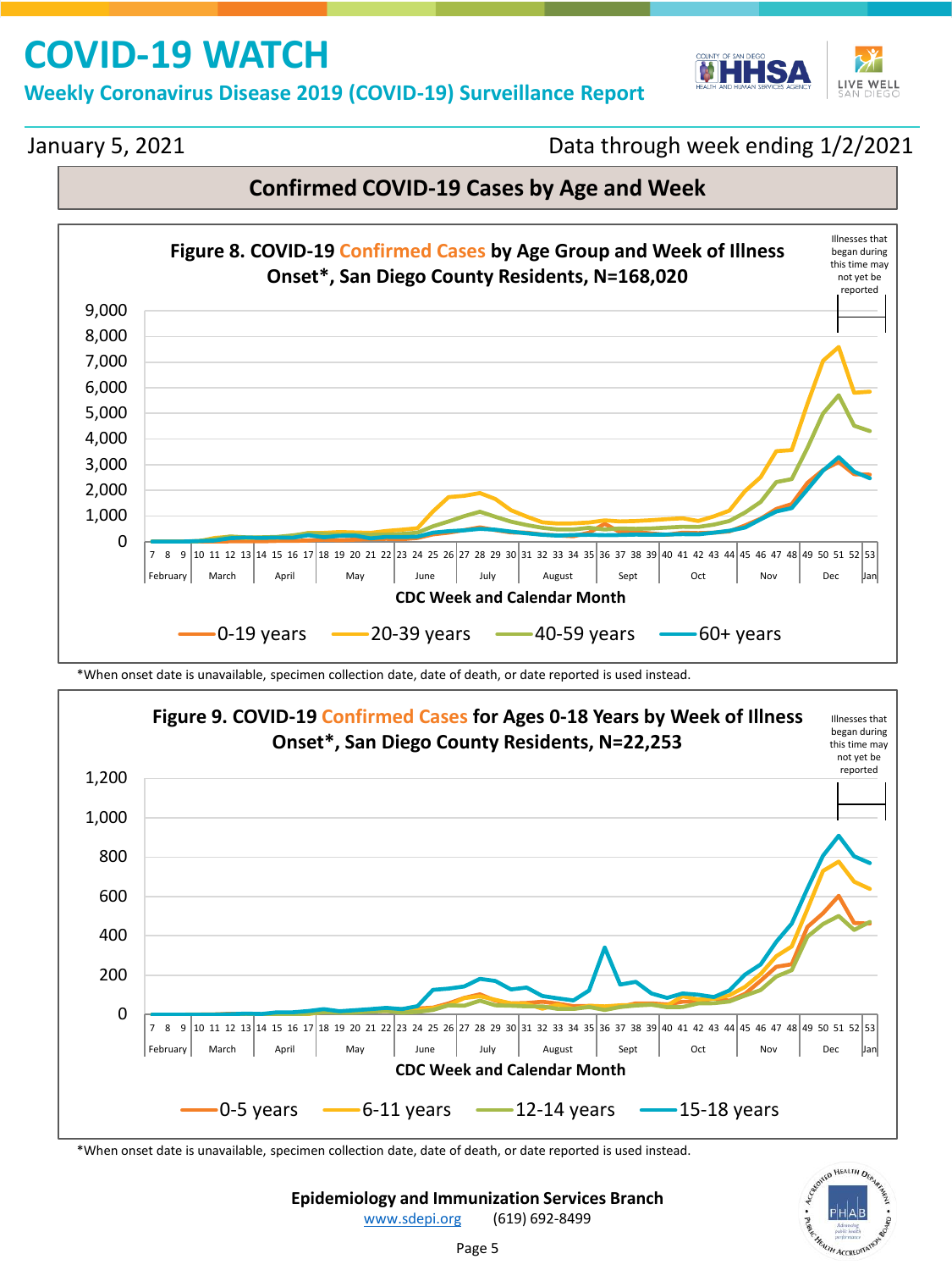**Weekly Coronavirus Disease 2019 (COVID-19) Surveillance Report** 



January 5, 2021

Data through week ending 1/2/2021

### **Confirmed COVID-19 Cases by Geography**

#### **Figure 10. Cumulative COVID-19 Rates by Zip Code of Residence, San Diego County (Countywide Rate = 5,013 per 100,000 Population)**



Rates calculated using 2019 population estimates from the San Diego Association of Governments. Rates not calculated for counts under 5 cases or populations less than 10,000. Zip code is zip code of residence, which may not be location of exposure. Case [counts and rates](https://www.sandiegocounty.gov/content/dam/sdc/hhsa/programs/phs/Epidemiology/COVID-19%20Summary%20of%20Cases%20by%20Zip%20Code.pdf) for each zip code are updated routinely on the County of San Diego COVID-19 website.

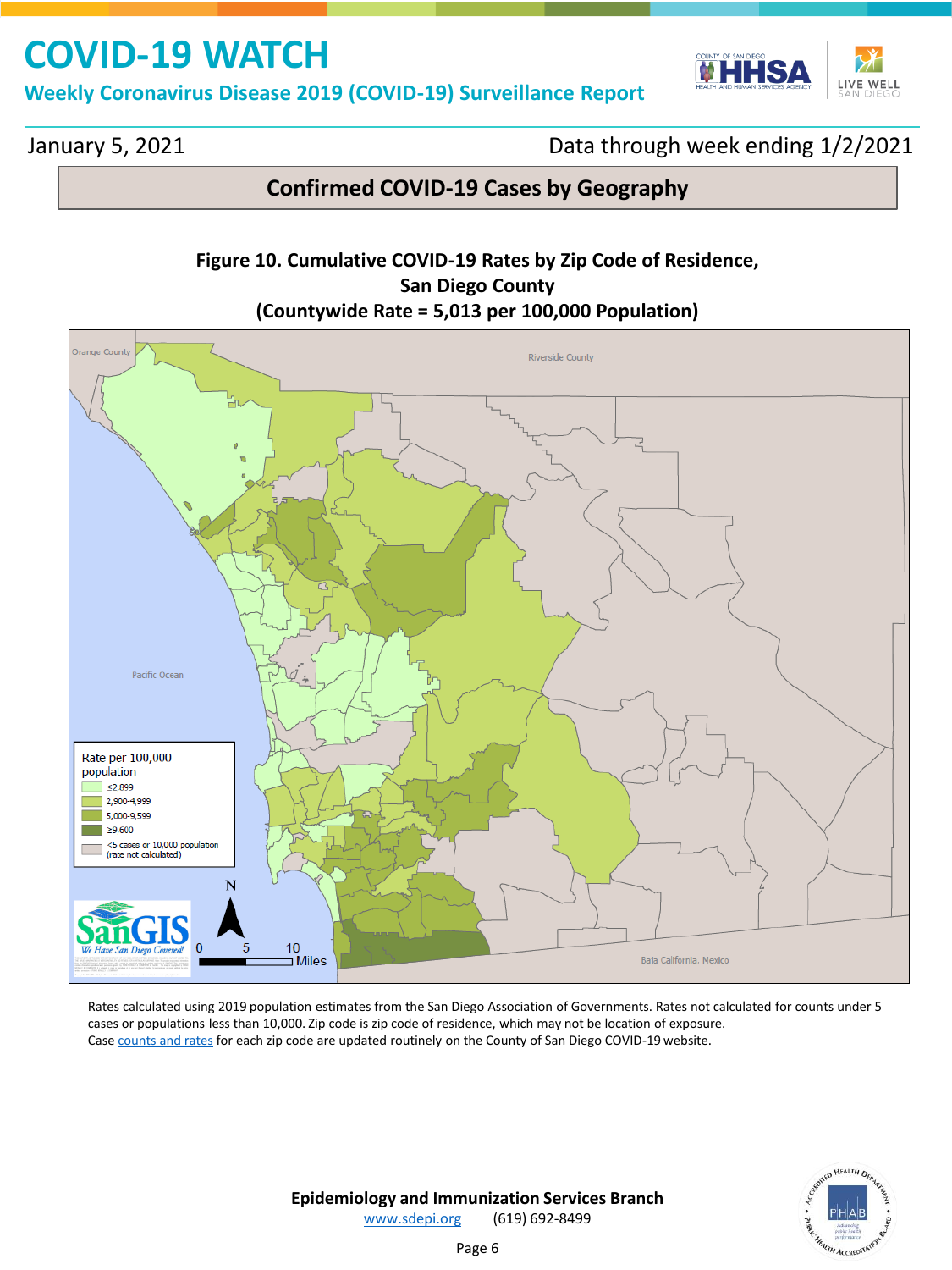**Weekly Coronavirus Disease 2019 (COVID-19) Surveillance Report** 



January 5, 2021

Data through week ending 1/2/2021

### **Confirmed COVID-19 Cases by Geography (continued)**

#### **Figure 11. COVID-19 Rates by Zip Code of Residence, 12/20/2020-1/2/2021, San Diego County (Countywide Rate = 1,242 per 100,000 Population)**



Rates calculated using 2019 population estimates from the San Diego Association of Governments. Rates not calculated for counts under 5 cases or populations less than 10,000. Zip code is zip code of residence, which may not be location of exposure. Case [counts and rates](https://www.sandiegocounty.gov/content/dam/sdc/hhsa/programs/phs/Epidemiology/COVID-19%20Summary%20of%20Cases%20by%20Zip%20Code.pdf) for each zip code are updated routinely on the County of San Diego COVID-19 website.

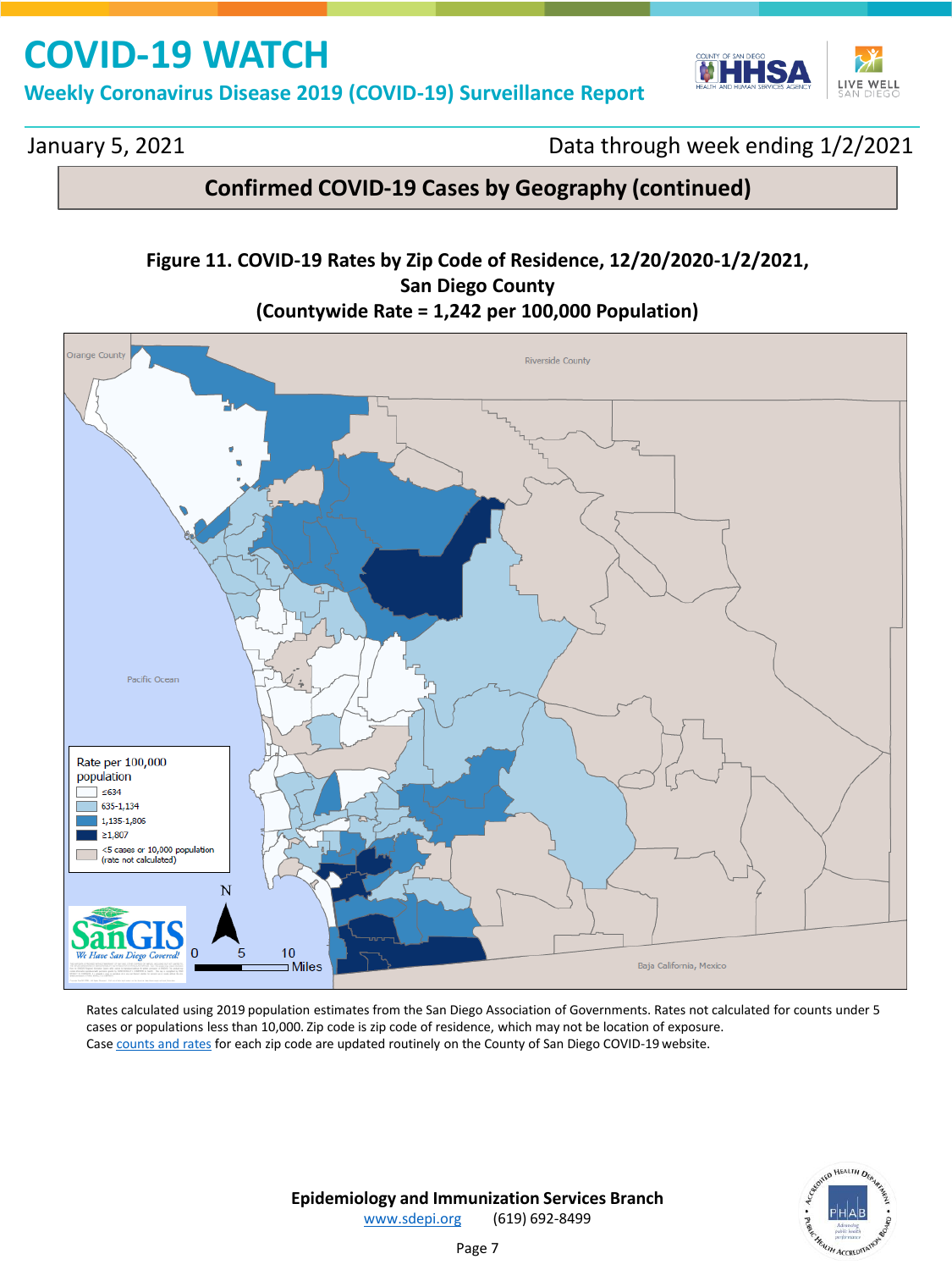**Weekly Coronavirus Disease 2019 (COVID-19) Surveillance Report** 



January 5, 2021

Data through week ending 1/2/2021



\*Admit date and age are unknown for some hospitalizations. Hospitalization counts are likely underreported and may increase as additional information is obtained.

### **Summary of COVID-19-associated Deaths**



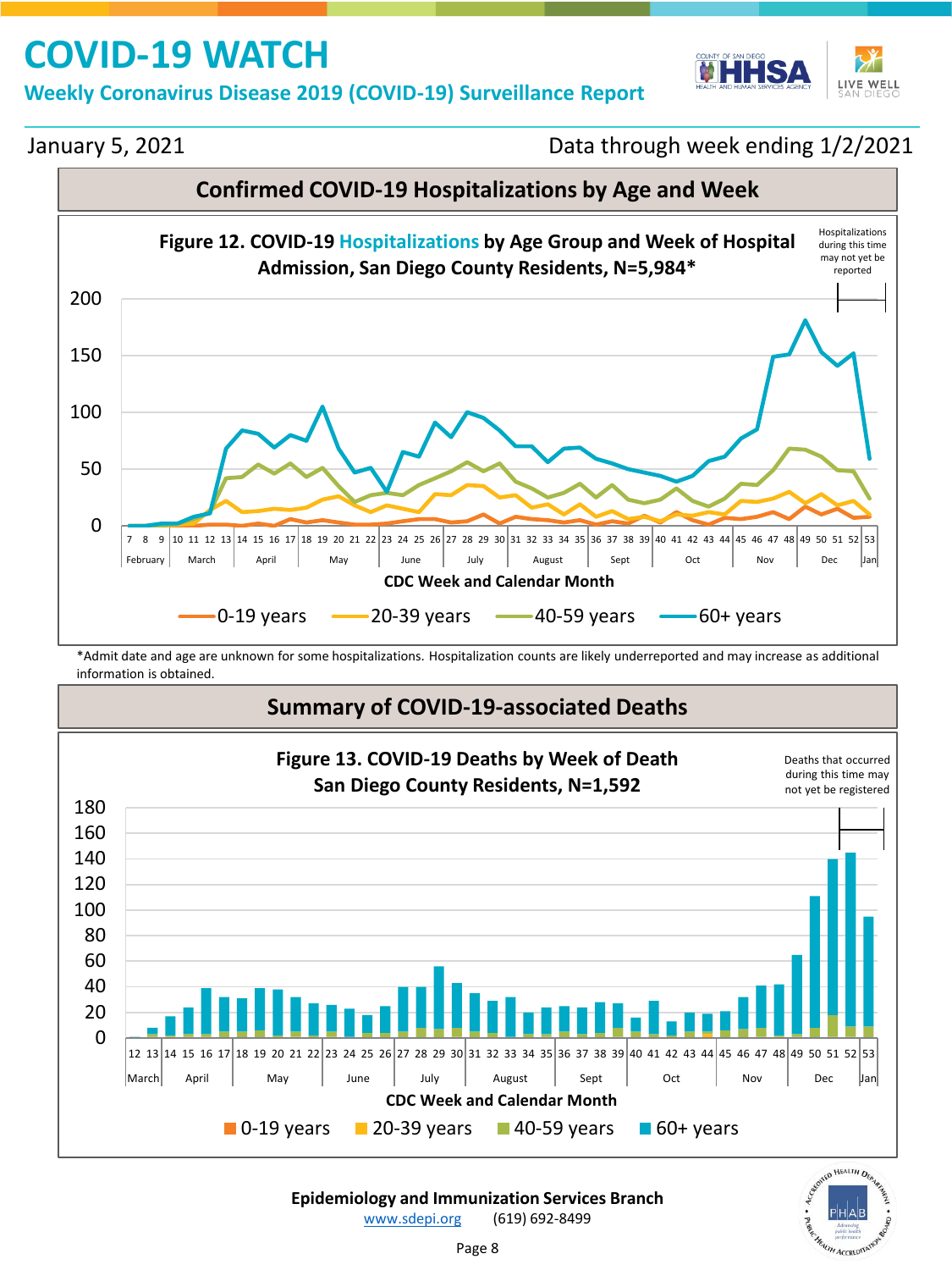**Weekly Coronavirus Disease 2019 (COVID-19) Surveillance Report** 



#### January 5, 2021

Data through week ending 1/2/2021

### **Summary of COVID-19-associated Deaths (continued)**



![](_page_8_Figure_7.jpeg)

Persons may have more than one underlying condition. These data are abstracted from death certificates and available medical records and may not reflect a complete list of underlying conditions for each person.

![](_page_8_Picture_9.jpeg)

[www.sdepi.org](http://www.sdepi.org/) (619) 692-8499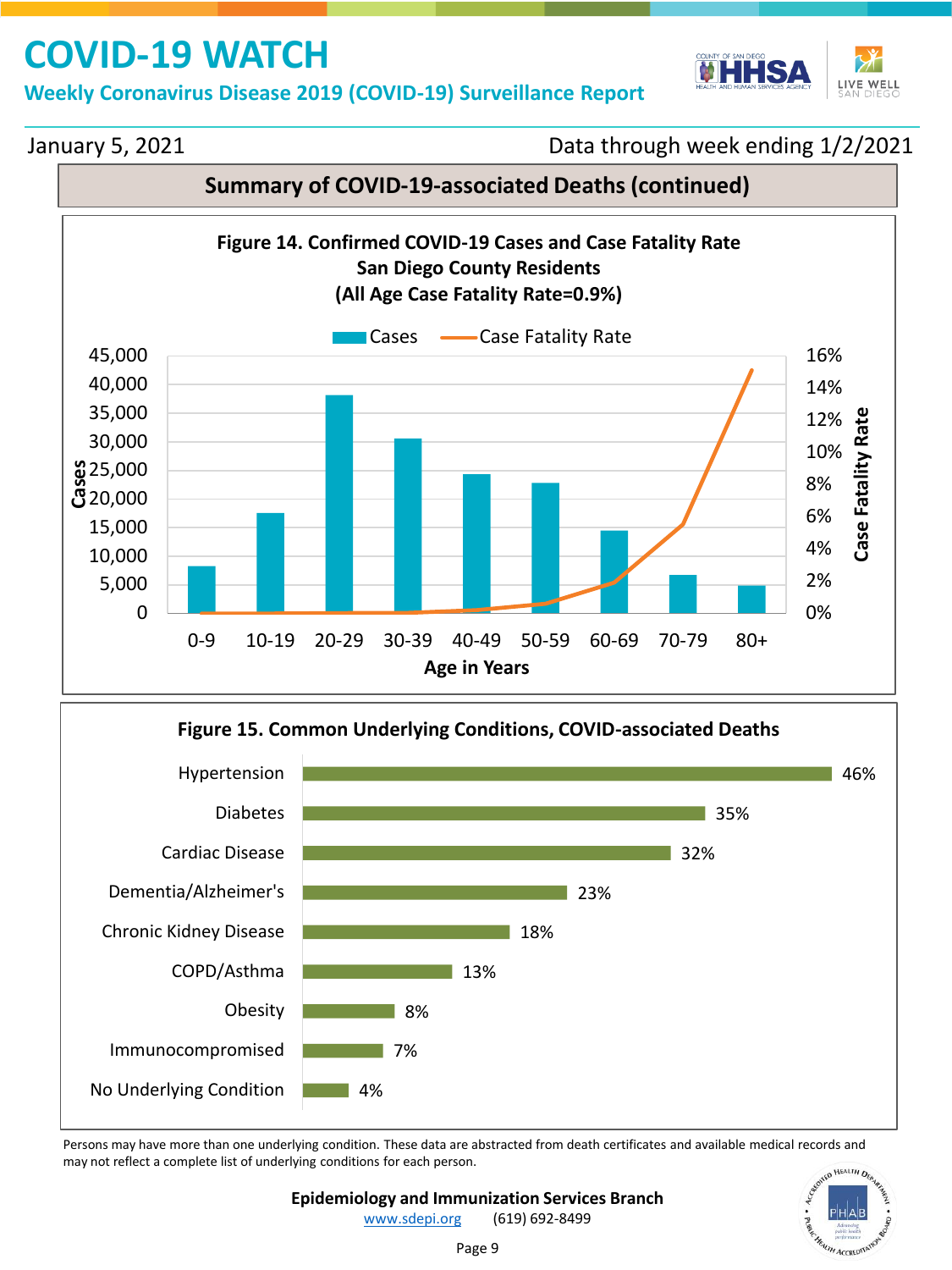**Weekly Coronavirus Disease 2019 (COVID-19) Surveillance Report** 

![](_page_9_Picture_2.jpeg)

January 5, 2021

### Data through week ending 1/2/2021

#### **COVID-19 Potential Exposure Settings**

#### **Table 2. COVID-19 Potential Exposure Settings, San Diego County Residents**

- The number of persons reporting potential exposures in community settings is an indication of movement of persons during the 2-14 days prior to their onset of symptoms (or specimen collection if asymptomatic).
- Persons may be exposed in multiple settings, including in community exposure settings, in the household, in educational settings, and during travel.
- Persons may have potential exposures in more than one community, household, or other setting.
- Potential exposure in any of these settings does not indicate a confirmed source of infection.

|                                                                | Last 2 Weeks    |       | Cumulative    |       |
|----------------------------------------------------------------|-----------------|-------|---------------|-------|
| <b>Confirmed COVID-19 Case Summary</b>                         | $(12/20 - 1/2)$ |       | $(6/5 - 1/2)$ |       |
| <b>Total Positive Cases</b>                                    | 41,644          |       | 159,775       |       |
| <b>Number Interviewed</b>                                      | 9,789           |       | 79,703        |       |
| Selected Exposures among those with Completed                  |                 |       |               |       |
| <b>Interviews</b>                                              | Count           | %     | Count         | %     |
| <b>Potential Community Exposure Settings<sup>a</sup></b>       |                 |       |               |       |
| At least one potential community exposure setting <sup>b</sup> | 4,240           | 43.3% | 36,598        | 45.9% |
| <b>Bars and Restaurants</b>                                    | 359             | 3.7%  | 6,540         | 8.2%  |
| Casinos                                                        | 77              | 0.8%  | 710           | 0.9%  |
| <b>Group Gatherings</b>                                        | 321             | 3.3%  | 3,439         | 4.3%  |
| Gyms                                                           | 21              | 0.2%  | 301           | 0.4%  |
| <b>Hair Salons or Barbers</b>                                  | 91              | 0.9%  | 1,727         | 2.2%  |
| Places of Worship                                              | 178             | 1.8%  | 1,616         | 2.0%  |
| Protests                                                       | $\Omega$        | 0.0%  | 47            | 0.1%  |
| <b>Retail locations</b>                                        | 1,229           | 12.6% | 7,658         | 9.6%  |
| Workplacesc                                                    | 3,295           | 33.7% | 26,335        | 33.0% |
| No potential community exposure setting reported               | 5,549           | 56.7% | 43,105        | 54.1% |
| Average number of community settings visited                   | 1.4             |       | 1.5           |       |
| Range of community settings visited                            | $1 - 13$        |       | $1 - 24$      |       |
| <b>Household Exposuresd</b>                                    | 3,690           | 37.7% | 28,188        | 35.4% |
| Any On-site Education-related Exposures                        | 375             | 3.8%  | 3,071         | 3.9%  |
| Childcare/Preschools                                           | 97              | 1.0%  | 691           | 0.9%  |
| K-12 schools                                                   | 226             | 2.3%  | 1,610         | 2.0%  |
| Colleges/Universities                                          | 59              | 0.6%  | 818           | 1.0%  |
| <b>Any Travel-related Exposures</b>                            | 861             | 8.8%  | 12,170        | 15.3% |
| Travel within the United States                                | 533             | 5.4%  | 7,276         | 9.1%  |
| <b>Travel to Mexico</b>                                        | 309             | 3.2%  | 4,664         | 5.9%  |
| Travel to Another International Location                       | 5               | 0.1%  | 110           | 0.1%  |

a Potential community exposure settings are defined as indoor or outdoor locations in which cases came within 6 feet of anyone who was not a household member for at least 15 minutes during the 2-14 days prior to symptom onset, even if the case wore a mask or facial covering. Potential exposure settings are places case-patients visited during their exposure period, not confirmed sources of infection. Persons may have visited more than one location.

**b** Effective 11/24/2020, travel exposures are excluded from community exposure settings.

<sup>c</sup>Workplaces may include other community settings (e.g., bar/restaurant, hair salon, retail).

<sup>d</sup> Persons with household exposures reported having close contact with someone in their household with laboratory-confirmed COVID-19, though this was not independently verified. Household exposures may have occurred outside the 2-14 days prior to symptom onset.

![](_page_9_Picture_16.jpeg)

**Epidemiology and Immunization Services Branch**

[www.sdepi.org](http://www.sdepi.org/) (619) 692-8499

Page 10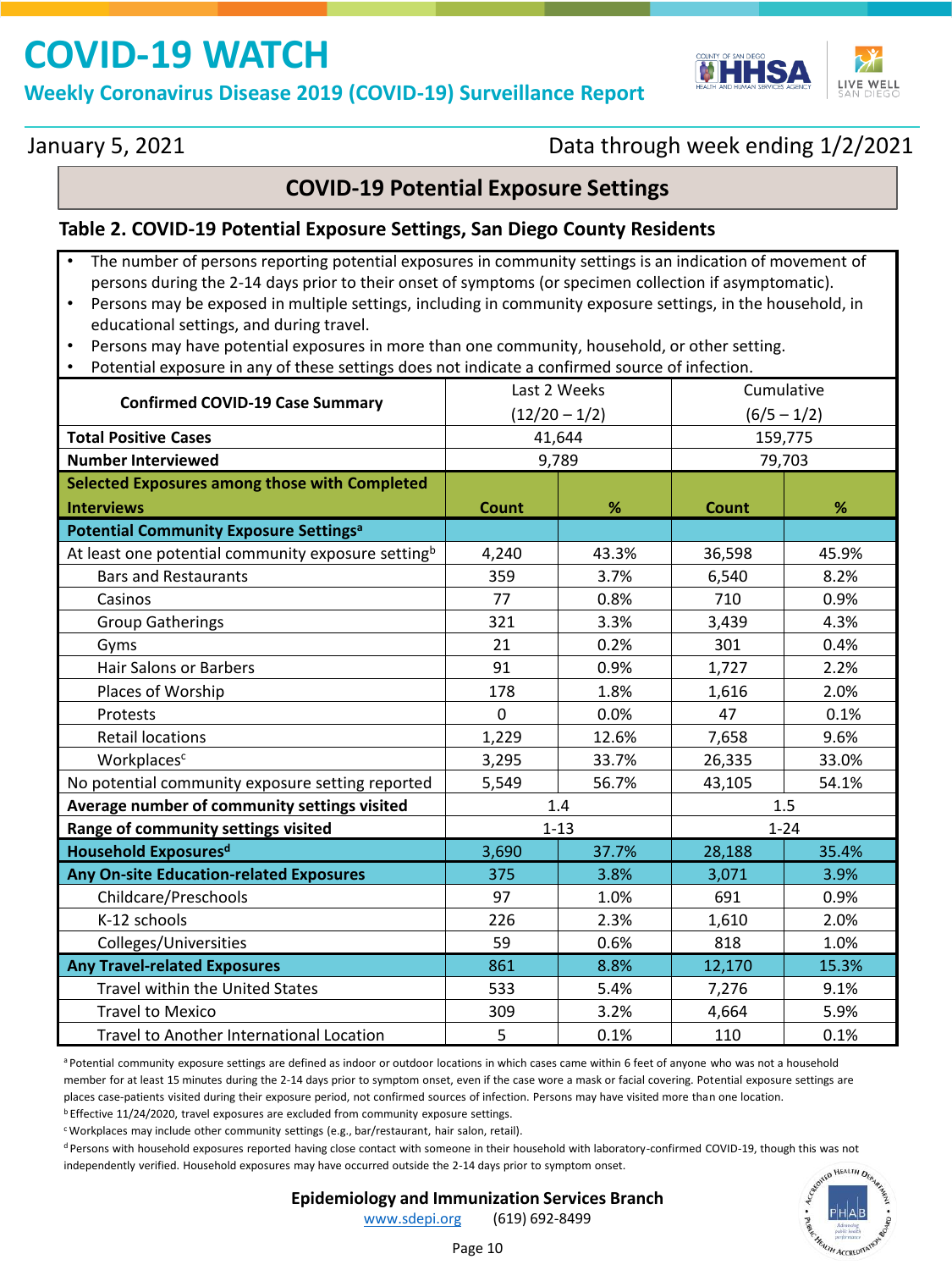#### **Weekly Coronavirus Disease 2019 (COVID-19) Surveillance Report**

![](_page_10_Picture_2.jpeg)

**AFALTH** 

January 5, 2021

Data through week ending 1/2/2021

![](_page_10_Figure_5.jpeg)

Categories are not mutually exclusive. \*COVID-like Illness includes fever and cough, shortness of breath, or difficulty breathing OR coronavirus diagnostic codes.

![](_page_10_Figure_7.jpeg)

Categories are not mutually exclusive. \*COVID-like Illness includes fever and cough, shortness of breath, or difficulty breathing OR coronavirus diagnostic codes.

**Epidemiology and Immunization Services Branch**

[www.sdepi.org](http://www.sdepi.org/) (619) 692-8499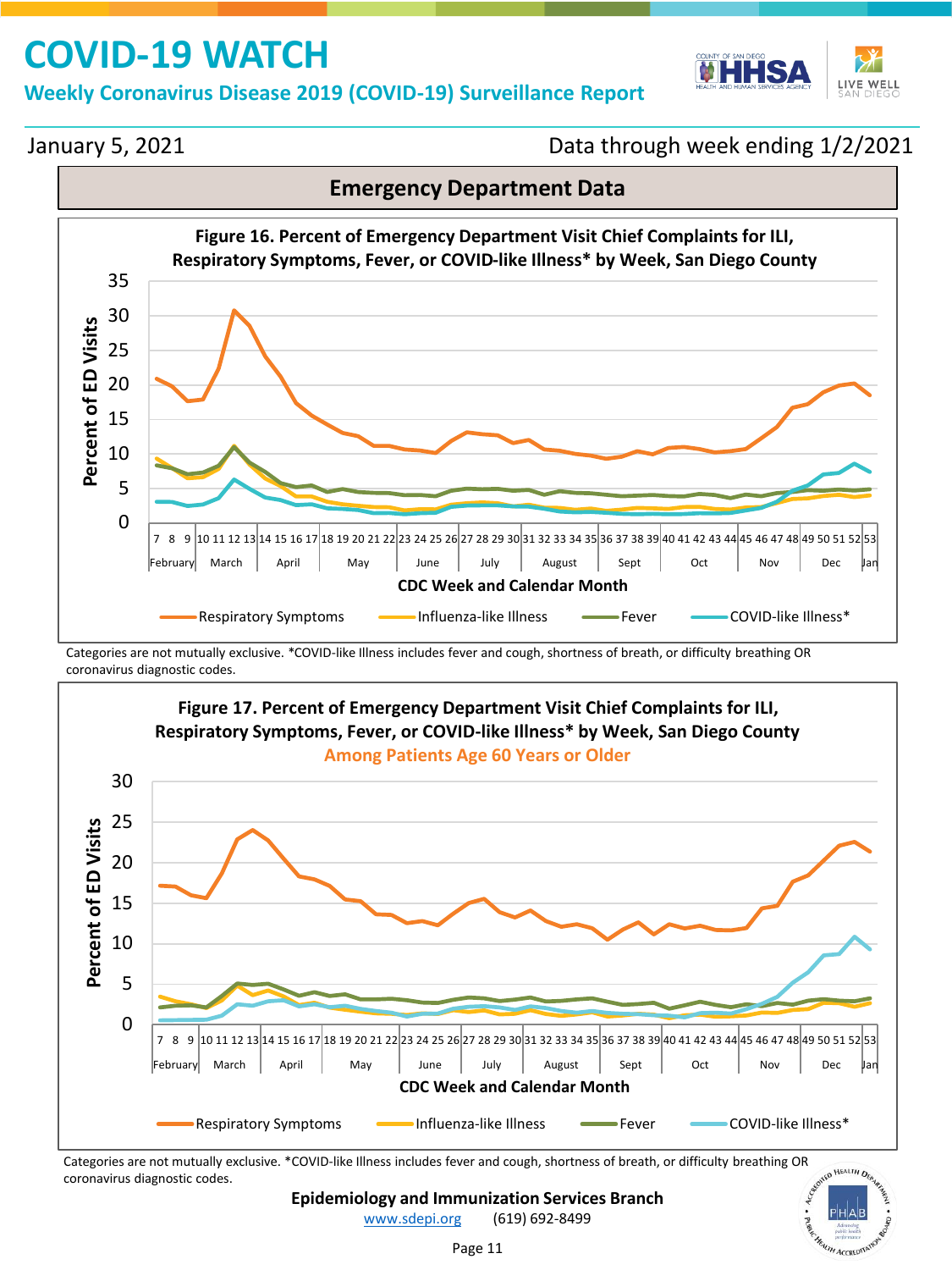#### **Weekly Coronavirus Disease 2019 (COVID-19) Surveillance Report**

![](_page_11_Picture_2.jpeg)

January 5, 2021

Data through week ending 1/2/2021

![](_page_11_Figure_5.jpeg)

Includes PCR tests performed by COSD Public Health, hospital, and reference laboratories and reported via Electronic Laboratory Reporting (ELR) and line lists. Excludes invalid, indeterminate, and unsatisfactory results.

### **COVID-19 Vaccinations**

![](_page_11_Figure_8.jpeg)

\*Totals only include vaccines that have been recorded in the San Diego Immunization Registry (SDIR). Some healthcare providers, including Veteran's Affairs, the Department of Defense, some tribal entities, and prisons do not report to SDIR.

![](_page_11_Picture_10.jpeg)

**Epidemiology and Immunization Services Branch**

[www.sdepi.org](http://www.sdepi.org/) (619) 692-8499